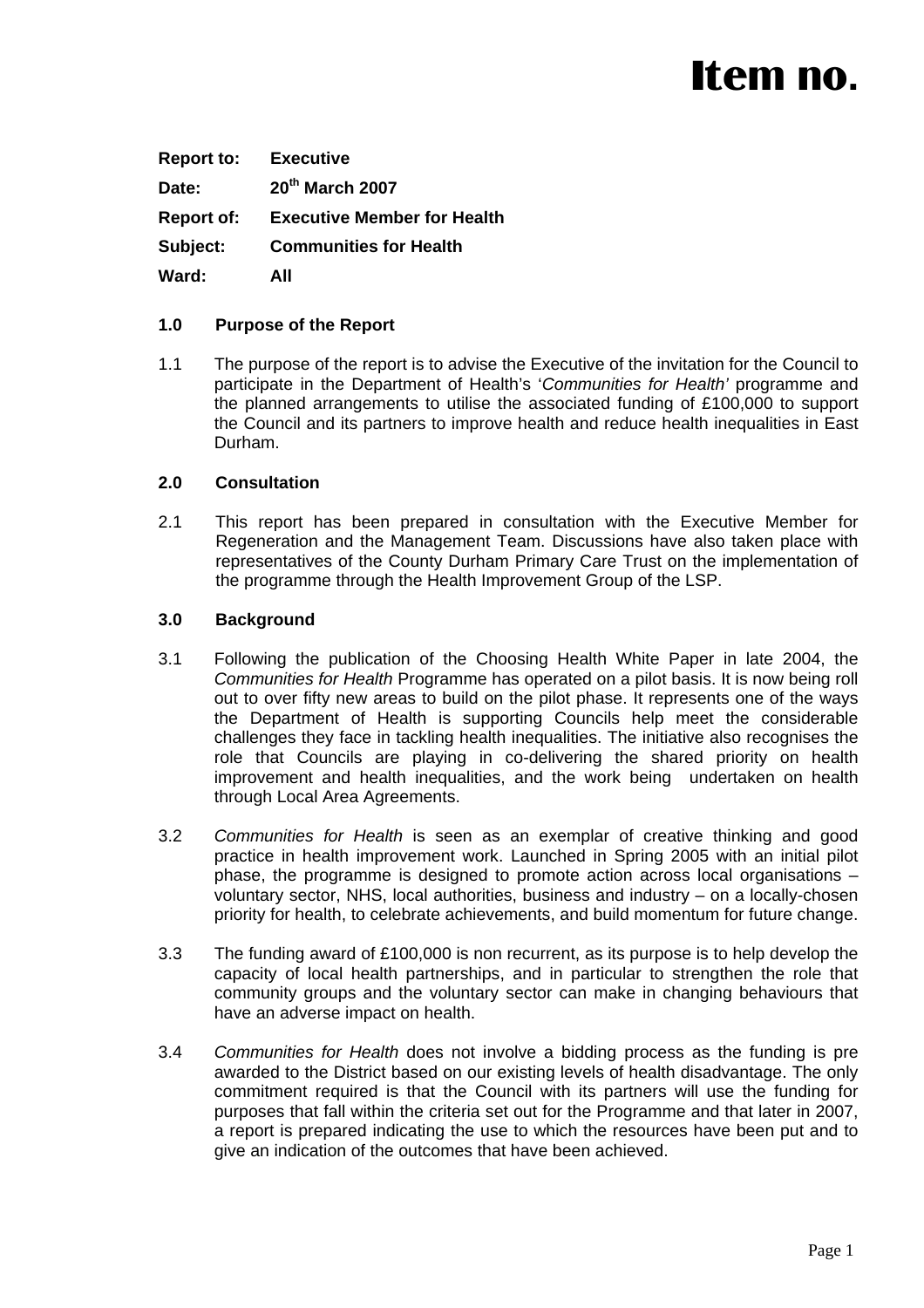

- 3.5 As part of the Programme a number of national and regional events are to be held to provide opportunities to share progress with other council areas, and to meet with key policy leads from government departments and national organisations that are engaged in work to narrow health inequalities.
- 3.6 Confirmation has been sent to the Department of Heath indicating the Council's wish to participate in the *Communities for Health* Programme.

#### **4.0 'Communities for Health' Programme: Operational Details**

- 4.1 The *Communities for Health* initiative is seen as a new approach to unlocking the energy that lies within communities themselves. The original purpose of the pilot stage was to seek new ways of engaging communities in initiatives to improve the health of the whole population. This remains unchanged.
- 4.2 The strategic aims of *Communities for Health* are to:
	- engage communities in their own health and develop their capacity to support individual behavioural change for healthier lifestyles;
	- build partnerships between organisations and communities; and
	- develop innovative practices for community based health improvement.
- 4.3 It is anticipated that *Communities for Health* will focus local activity on the key health priorities of tackling health inequalities, reducing smoking, tackling obesity, improving sexual health and mental health, and encouraging sensible drinking.
- 4.4 A number of criteria were set for funding schemes under the pilot programme so as to show initiatives were sustainable: through in part the building of community capacity and alignment to the LAA; well-evaluated; based on evidence of need; and use interventions that are evidence based where possible. These criteria remain unchanged, but participating areas are asked in developing their work over the next year to take into to account the following considerations:
	- Health inequalities should be even more strongly represented in programmes.
	- Choosing Health introduced the language of co-delivery: a shared leadership responsibility between local authorities and PCT's for the delivery of health improvement. Local Area Agreements are accepted as a framework for agreeing joint performance plans, and there is a strong drive for more effective community engagement by the public sector and how wider engagement of the third sector might be enabled by such developments. The use of *Community for Health* funding to support this direction of travel would be welcomed by showing how the processes of the development of integrated delivery models can be used to respond to health improvement commissioning plans.
	- Continuing to move away from one-off projects to strategic programmes of change. *Communities for Health* should contribute to a locally defined cohesive strategy for health improvement. This may draw on other nationally sponsored initiatives such as Health Trainers and Small Change, Big Difference. The Department of Heath is also keen to seek ways of linking new initiatives – for examples Health Direct and the IDeA Healthy Communities programme –with local strategic plans through *Communities for Health* initiatives.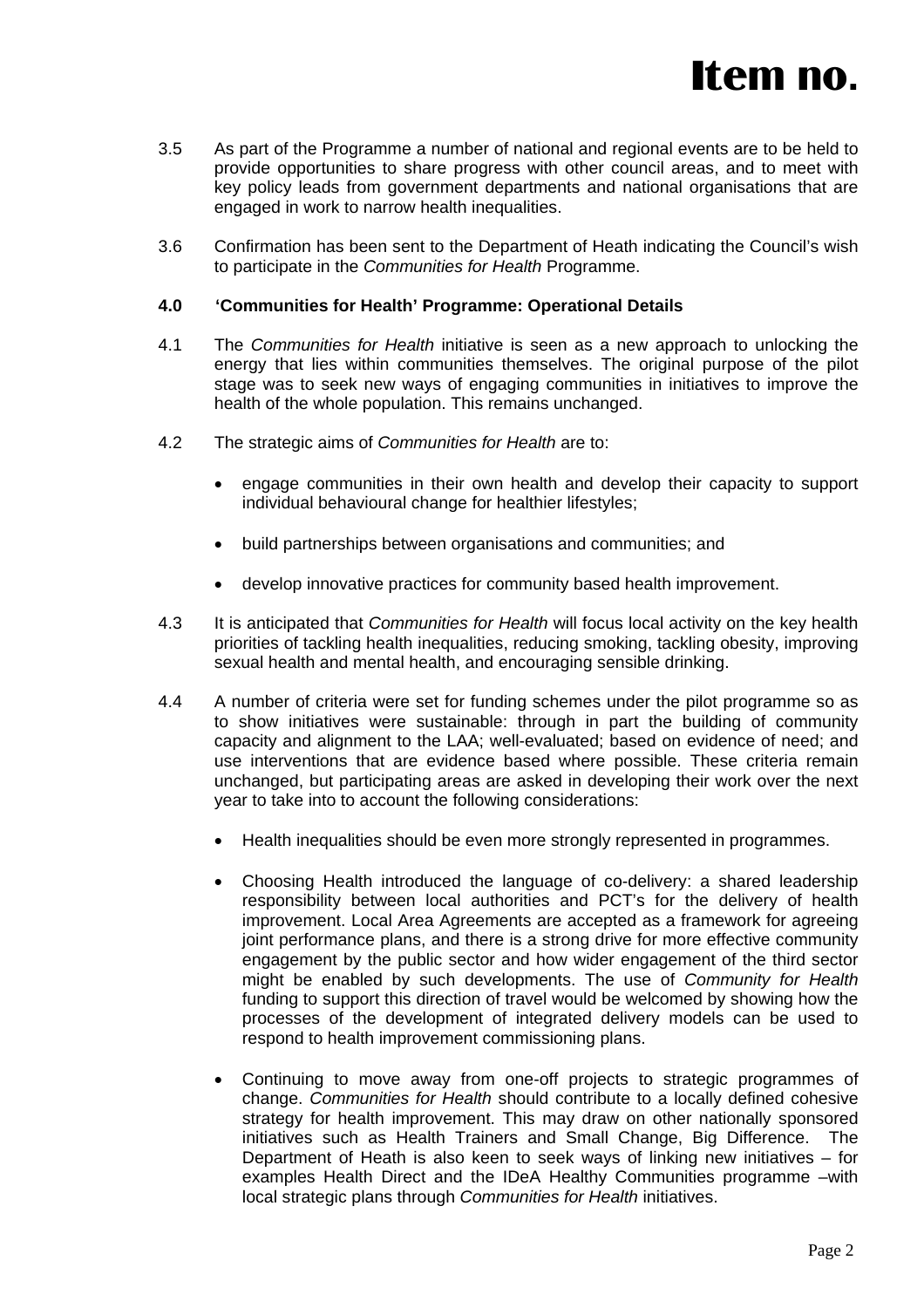- 4.5 Within the aim of the programme to pilot new public health approaches that effectively engage the enthusiasm of local communities themselves, the funding can be used to:
	- identify local projects that engage communities in improving their own health and help to reduce health inequalities;
	- foster and enable the implementation of innovative, sustainable practice across a number of different priorities;
	- encourage partnership working between different sectors, agencies and communities;
	- strengthen the role of regional partners;
	- promote and disseminate good practice; and
	- reinforce the community leadership role of local authorities and the NHS.
- 4.6 It is expected that where possible *Communities for Health* funding should be aligned with Local Area Agreements, to support the delivery of health outcomes and the new health inequalities mandatory target. This will place *Communities for Health* within the Government Office framework for developing joint performance plans and within the regional/local performance management structure.
- 4.7 Implementation of the *Communities for Health* initiative will be co-ordinated through the East Durham LSP's Heath Improvement Group, who will be tasked to develop a strategic programme in line with the above guidance and criteria. A further key consideration for the Health Improvement Group will be to ensure the programmes complements current NRF supported and agreed service improvement plans related to addressing alcohol reduction and childhood obesity, as part of a wider drive to reduce heath inequalities faced by Easington's communities.
- 4.8 In addition by using the LSP this aligns with the agreed County Durham LAA approach of placing LSPs at the centre of delivery of actions. Within the Healthy Communities and Older People block of the LAA, there are a number of outcomes that this Programme should contribute towards from a health improvement perspective:
	- Increasing life expectancy and substantially reducing premature mortality rates.
	- Improving health in disadvantaged neighbourhoods.
	- Improving access for vulnerable people to services, leisure and social activities.
	- Improving opportunities for vulnerable people to play a full and active role in their community.
	- Providing greater independence and choice for vulnerable adults.
- 4.9 The most direct contribution should however be towards the target of improving health in disadvantaged neighbourhoods which is focused on reducing premature mortality rates between wards/neighbourhoods, with a particular focus on reducing the risk factors for heart disease, stroke and related diseases (i.e. actions on smoking, diet and physical activity)
- 4.10 Management of the funding and liaison with the Department of Health will be will be undertaken by the Regeneration and Partnerships Service.